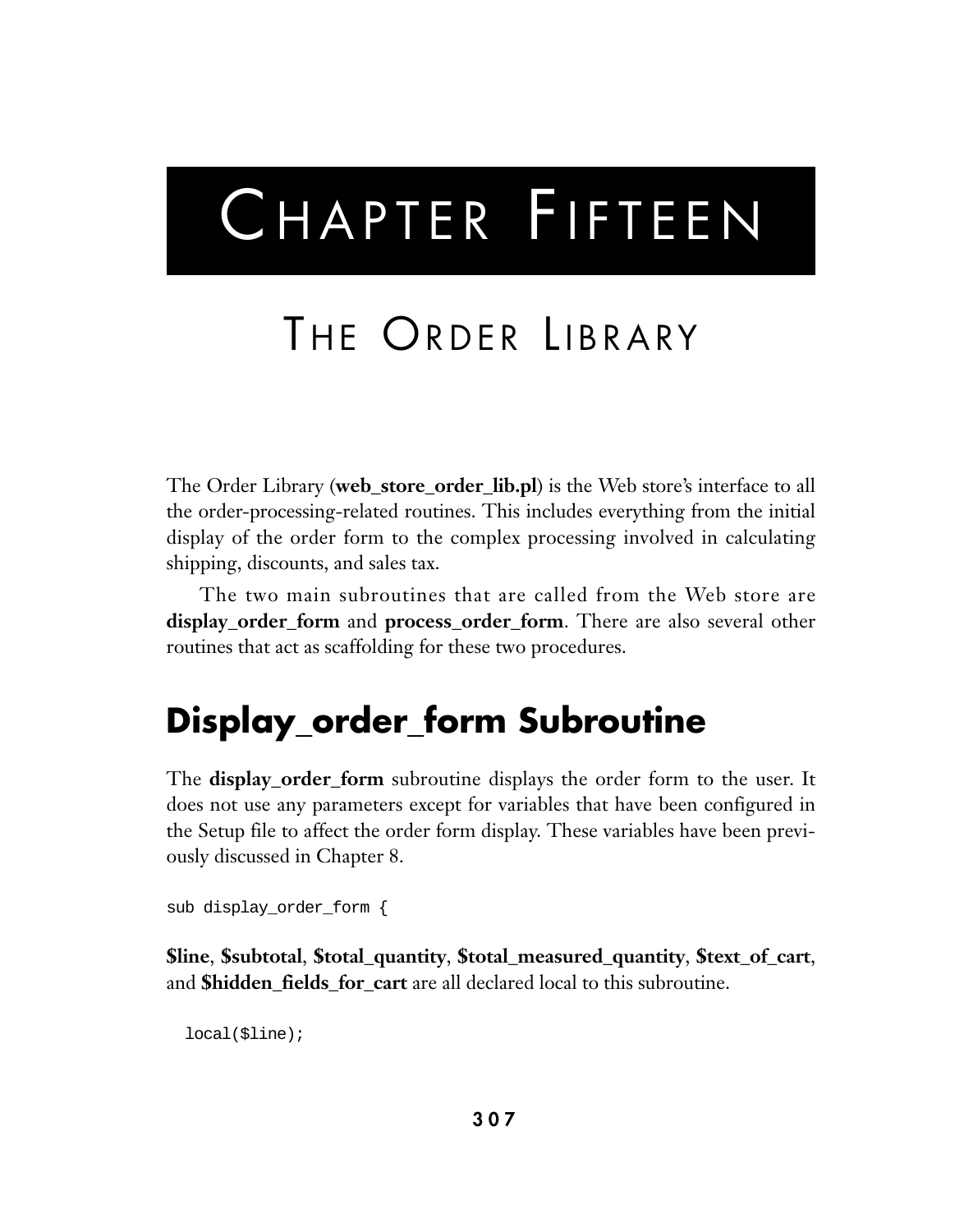```
local($subtotal);
local($total_quantity);
local($total_measured_quantity);
local($text_of_cart);
local($hidden_fields_for_cart);
```
First, the order form HTML file is opened. The filename and path for this file is taken from the **\$sc\_html\_order\_form\_path** defined in the Setup file. If there is an error opening the file, then it is reported to the script using the **file\_open\_error** routine.

```
open (ORDERFORM, "$sc_html_order_form_path") ||
   &file_open_error("$sc_html_order_form_path",
     "Display Order Form File
Error",FILE, LINE_);
```
Next, every line of the order form file is read into **\$line** using a while loop. This line is then parsed to see if it should display as is or if some piece of cart information needs to be substituted in place of special tags. These special tags will be discussed below.

```
while (<ORDERFORM>) {
   $line = $;
```
If the <FORM> tag is encountered, then it is replaced with a form tag that is generated based on the value in the Setup file. In addition to this new form tag, hidden fields for the current **cart\_id** and **page** that the customer previously visited are placed in the form.

```
if ($line =~ /<FORM/i) {
     print qq!
     <FORM METHOD = "post" ACTION =
"$sc_order_script_url">
     <INPUT TYPE = "hidden" NAME = "page"
            VALUE = "$form_data{'page'}">
     <INPUT TYPE = "hidden" NAME = "cart_id"
            VALUE = "$form data{'cart_id'}">\n!;
     $line = "";
    } # End of If Form tag found
```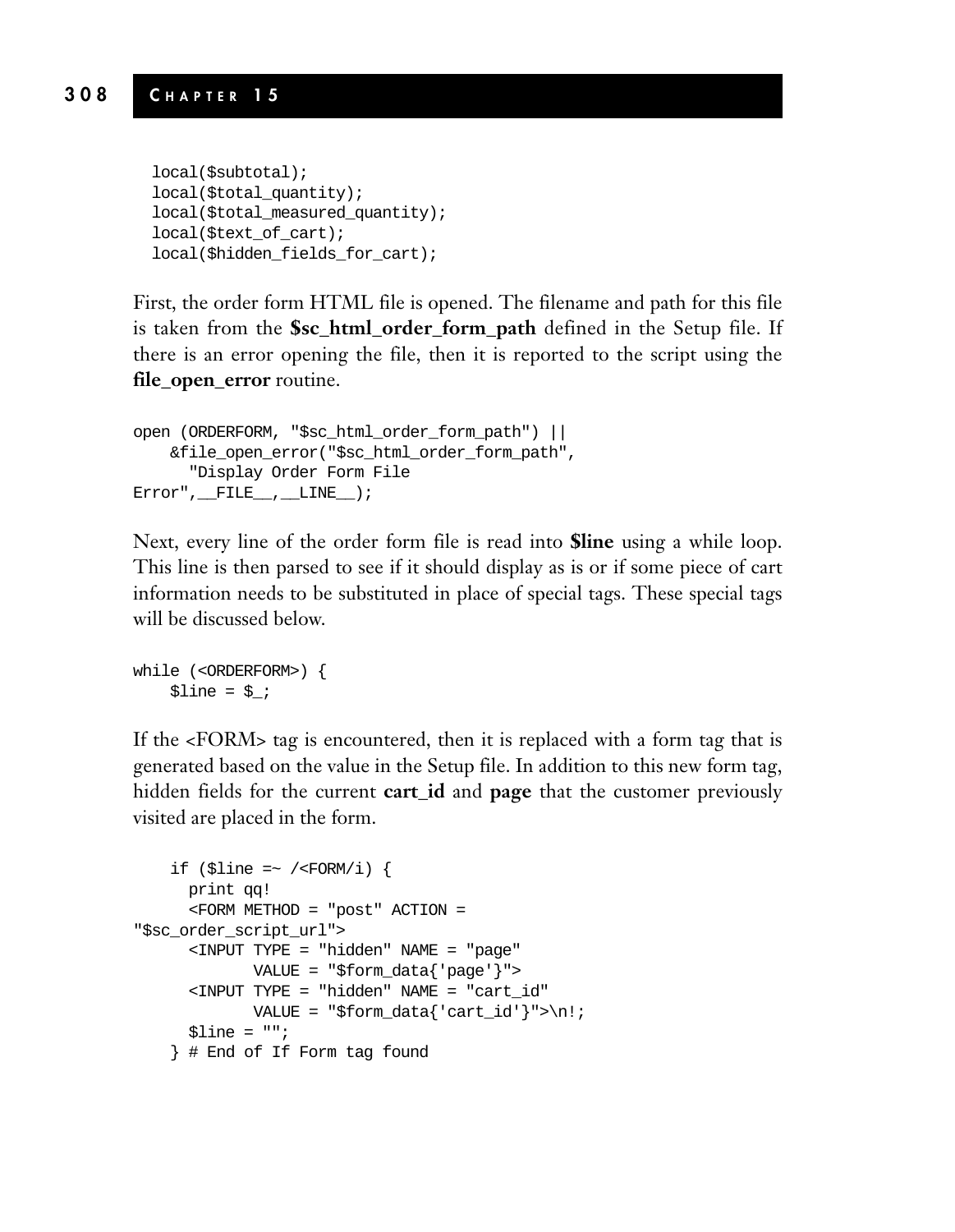If there was a tag stating where the cart contents should appear, then the cart contents are inserted in place of the line. The regular expression that is matched against the line is expected to match a string such as "<H2>CART CONTENTS HERE</H2>". This string gets replaced with the customer's cart contents on the order form when it gets displayed.

```
if ($line =~ /<h2>cart.*contents.*h2>/i) {
```
The **display\_cart\_table** subroutine is called with **orderform** for a parameter to let the routine know that it is dealing with the Display order form routine. The **display\_cart\_table** subroutine returns the subtotal, total quantity of items in the cart, total measured quantity of the measurement field specified in the Setup file, and the ASCII text of the cart. The ASCII text of the cart is used for logging and emailing the orders.

```
($subtotal,
 $total_quantity,
 $total_measured_quantity,
 $text of cart) =&display_cart_table("orderform");
```
**display\_calculations** is then called in order to print the shipping, discount, and sales tax calculations where it is appropriate to do so based on the values in the Setup file. The ASCII text of the calculations will be appended to **\$text\_of\_cart** for future logging and emailing of orders.

```
$text of cart =
 &display_calculations($subtotal,"before",
        $text_of_cart);
```
Of course, since the script is displaying the cart contents at this time, it needs to make the **\$line** blank so that it does not display. The special tags that get replaced with the new form information and the cart contents should not be displayed to the user. They are merely placeholders for the information that the customer actually wants to see.

```
$line = "";}
```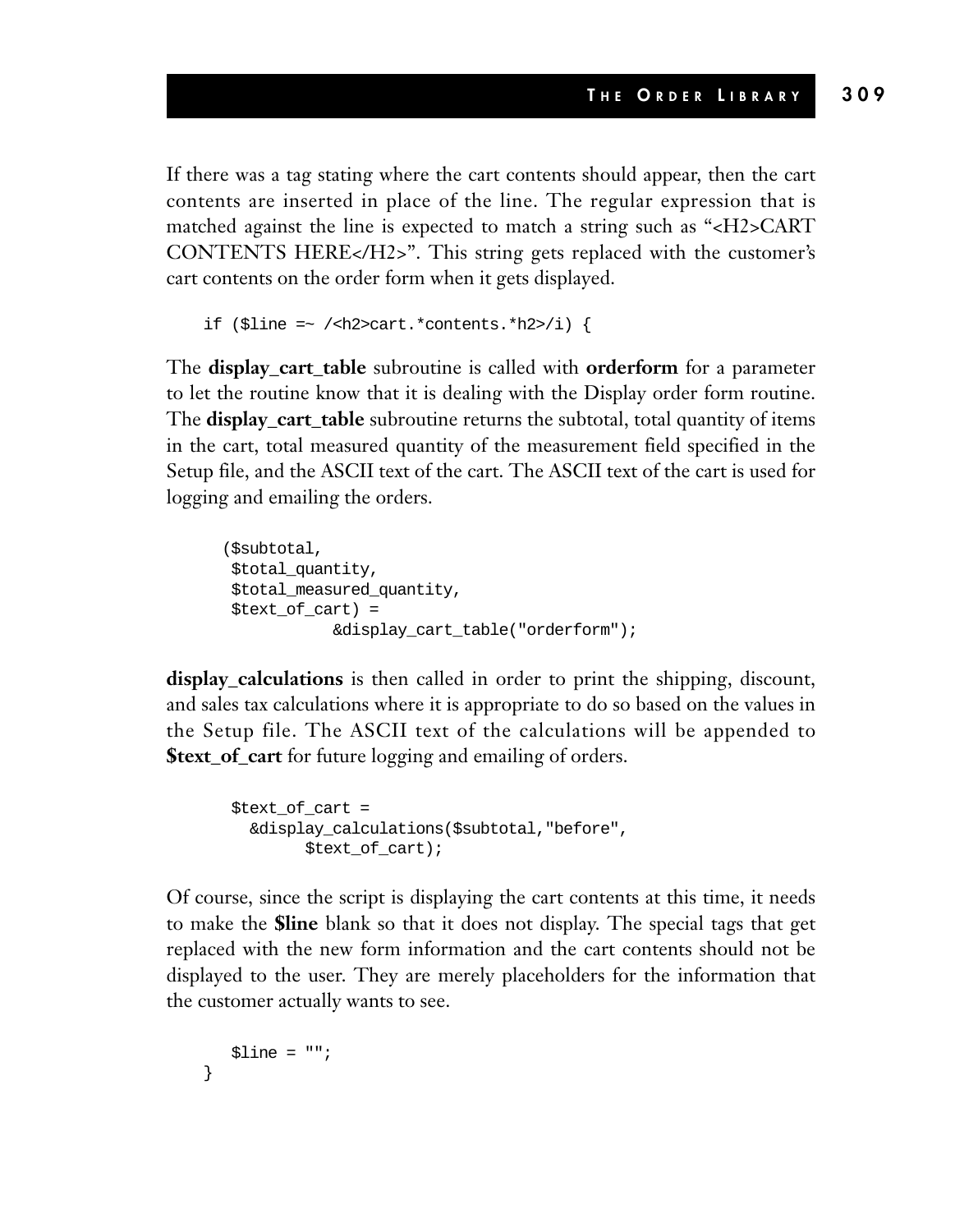Finally, the **\$line** variable is printed. After the while loop, the routine ends.

print \$line; } # End of Parsing Order Form

} # End of display\_order\_form

#### **Display\_calculations Subroutine**

The **display\_calculations** subroutine displays all the cart-specific calculations such as shipping costs, discounts, and sales tax. It gets passed the current subtotal, whether we are displaying calculations at the order form or at a point where the order form is being processed, and the actual text of the cart.

```
sub display_calculations {
 local($subtotal,
        $are we before or at process form,
        $text_of_cart) = @;
```
The first thing that the script does is call the **calculate\_final\_values** routine, which will calculate the sales tax, shipping, and discount. It also calculates the grand total after all of these calculations have been applied. The reason this subroutine also calculates the grand total is that the shipping, discount, and sales tax are not guaranteed to be applied all at once to the subtotal of the cart. The **calculate\_final\_values** routine takes care of that type of logic. The routine takes the subtotal, total quantity of items in the cart, the total measured quantity of the measured field specified in the Setup file, and a flag indicating whether the order form is being displayed or processed. These values are necessary for calculating the shipping, discount, and sales tax as well as generating a new grand total.

```
local ($final_shipping,
          $final_discount,
          $final_sales_tax,$grand_total) =
    &calculate_final_values($subtotal,
                       $total_quantity,
                       $total_measured_quantity,
                     are_we_before_or_at_process_form);
```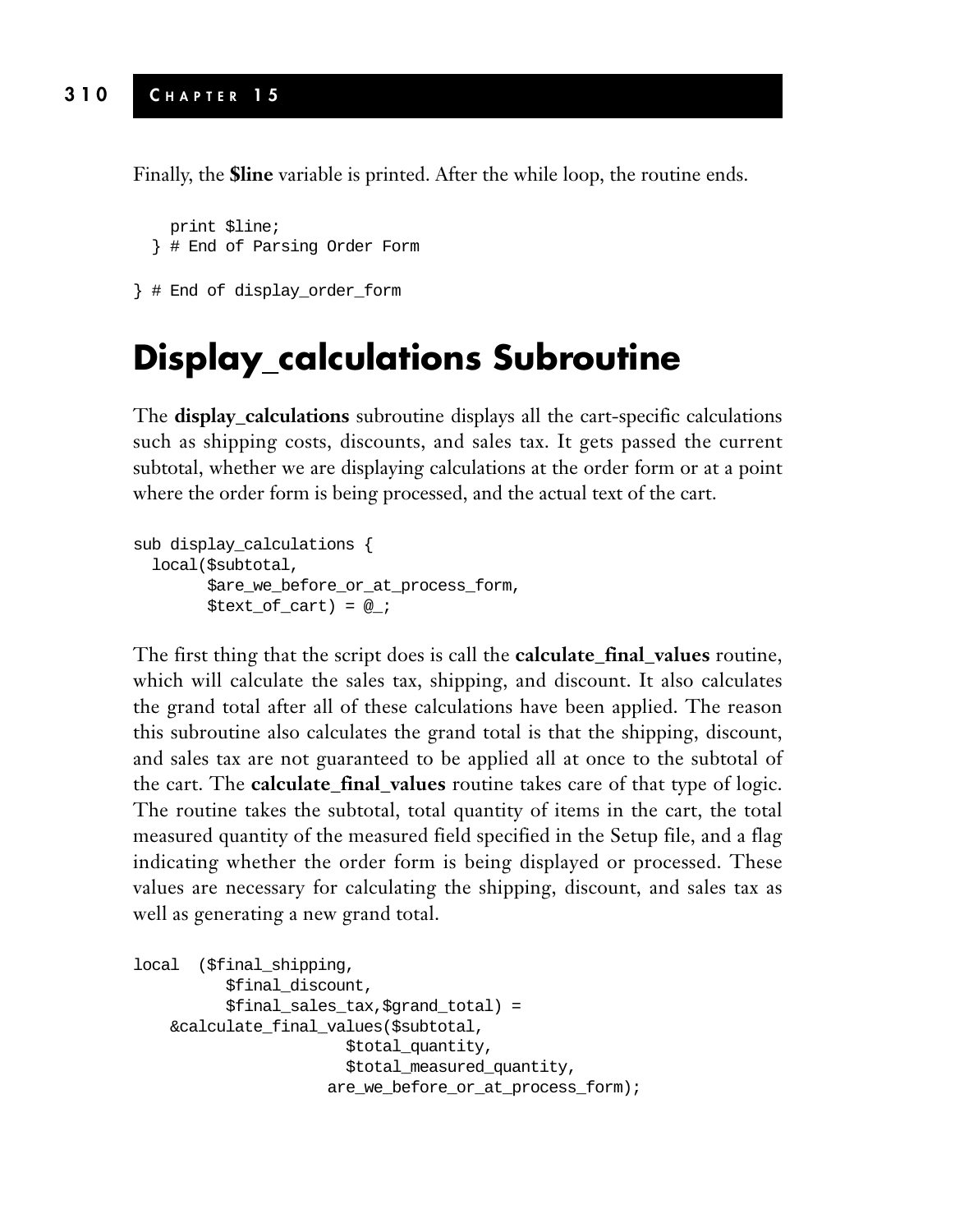If there is a final shipping value, then the script prints it and appends it to the text of the cart using the **format\_text\_field** function to justify the text of the cart.

```
if ($final_shipping > 0) {
  $final_shipping = &display_price($final_shipping);
 print "Shipping: $final_shipping<P>";
  $text_of_cart .= &format_text_field("Shipping:") .
    "= $final shipping\n\n";
};
```
If there is a final discount value, then it is printed to the user's Web browser and appended to the text of the cart using the **format\_text\_field** routine.

```
if ($final_discount > 0) {
  $final_discount = &display_price($final_discount);
 print "Discount: $final_discount<P>";
  $text_of_cart .= &format_text_field("Discount:") .
    "= $final_discount\n\n";
}
```
If there is a final sales tax value, it is printed and appended to the text of the cart using the **format\_text\_field** routine.

```
if ($final sales tax > 0) {
  $final sales_tax = &display_price($final sales_tax);
 print "Sales Tax: $final_sales_tax<P>";
  $text_of_cart .= &format_text_field("Sales Tax:") .
    "= $final sales tax\n\n\n\";
}
```
The real grand total is displayed. Then it is also appended to the text of the cart, just as the calculations above were.

```
$grand_total = &display_price($grand_total);
print "Grand Total: $grand_total<P>";
$text_of_cart .= &format_text_field("Grand Total:") .
 "= $grand_total\n\n";
```
Finally, the ASCII text of the cart is returned to the caller of this subroutine.

```
return ($text_of_cart);
} # end of display_calculations
```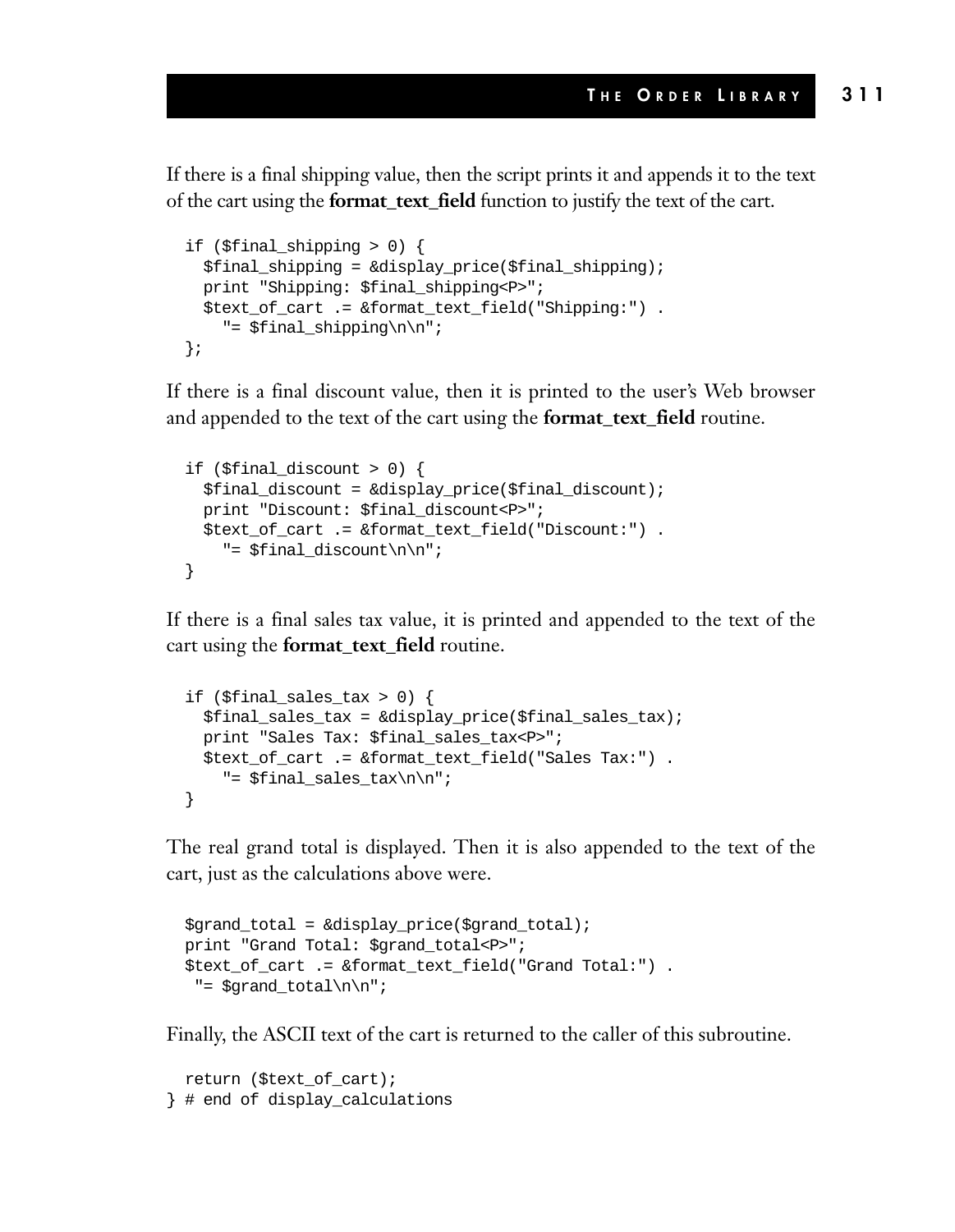### **Format\_text\_field Subroutine**

The **format\_text\_field** subroutine is a very simple routine. It merely accepts a text field and formats it so that it is left-justified with a field width of 25 charcaters. Basically, a string of 25 characters (**"" x 25**) is truncated by the string contained in svalue using the substr command.

```
sub format_text_field {
 local($value) = @ireturn($value . substr((" " x 25), length($value)));
} # End of format_text_field
```
An example of what the formatted order looks like follows:

| Description<br>Options<br>Price After Options = \$15.98<br>Quantity<br>Item Subtotal = $$15.98$ | $= 1$ | = The letter A<br>$=$ Times New Roman 0.00, Red 0.00                 |
|-------------------------------------------------------------------------------------------------|-------|----------------------------------------------------------------------|
| Description<br>Options<br>Price After Options = $$12.98$<br>Quantity<br>Item Subtotal           | $= 1$ | $=$ The letter E<br>$=$ Times New Roman 0.00, Red 0.00<br>$= $12.98$ |
| Subtotal:                                                                                       |       | $=$ \$28.96                                                          |
| $\mathop{\mathrm{Shipping}}$ :                                                                  |       | $=$ \$5.00                                                           |
| Discount:                                                                                       |       | $=$ \$1.00                                                           |
| Sales Tax:                                                                                      |       | $=$ \$8.60                                                           |
| Grand Total:                                                                                    |       | $=$ \$41.56                                                          |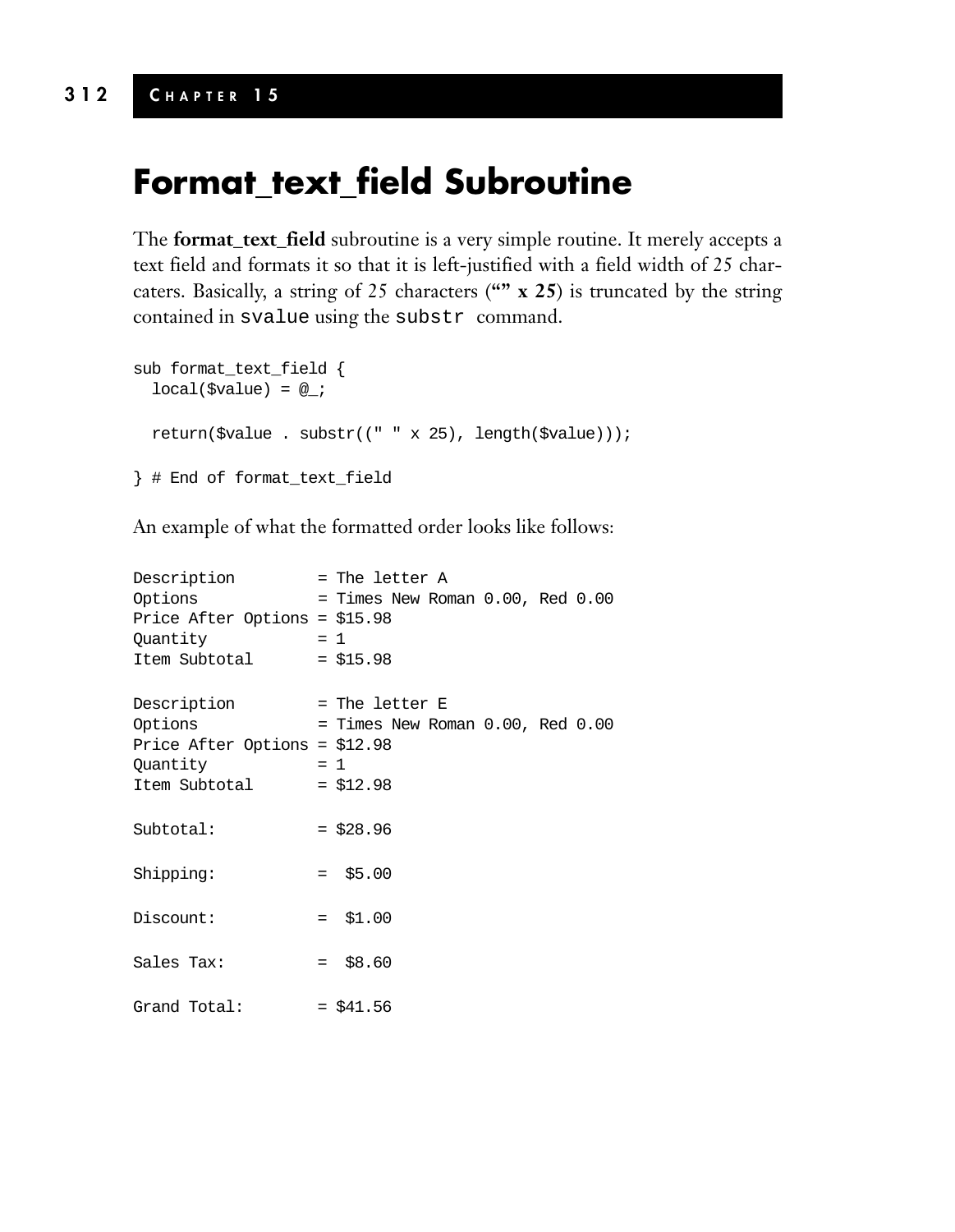#### **Process\_order\_form Subroutine**

The **process\_order\_form** subroutine takes the contents of the order form that the user filled out previously and processes it as an actual order. This order is then logged and/or emailed to the store owner as specified in the Setup file.

```
sub process_order_form {
```
**\$subtotal**, **\$total\_quantity**, **\$total\_measured\_quantity**, **\$text\_of\_cart**, and **\$required\_fields\_filled\_in** are declared local to this routine. These variables are used in a similar context to the way they were used in the **display\_order\_form** subroutine. The only different variable is **\$required\_fields\_filled\_in**. This variable is added because on the order form that was filled out, there may be some required fields that the user must enter before the form is submitted. If the required fields were not entered, then the script will print an error message letting the user know that they need to fill in more fields on the order form.

```
local($subtotal, $total_quantity,
      $total_measured_quantity,
      $text_of_cart,
      $required_fields_filled_in);
```
The first thing the routine does is print the header of the process order form.

```
print qq!
<HTML>
<HEAD>
<TITLE>Processing The Order Form</TITLE>
</HEAD>
</BODY>
!;
```
Then, the cart table is displayed to the user just as it was displayed in the **display\_order\_form** subroutine, except the routine is told that it is being called from the part of the Web store currently processing orders by sending it the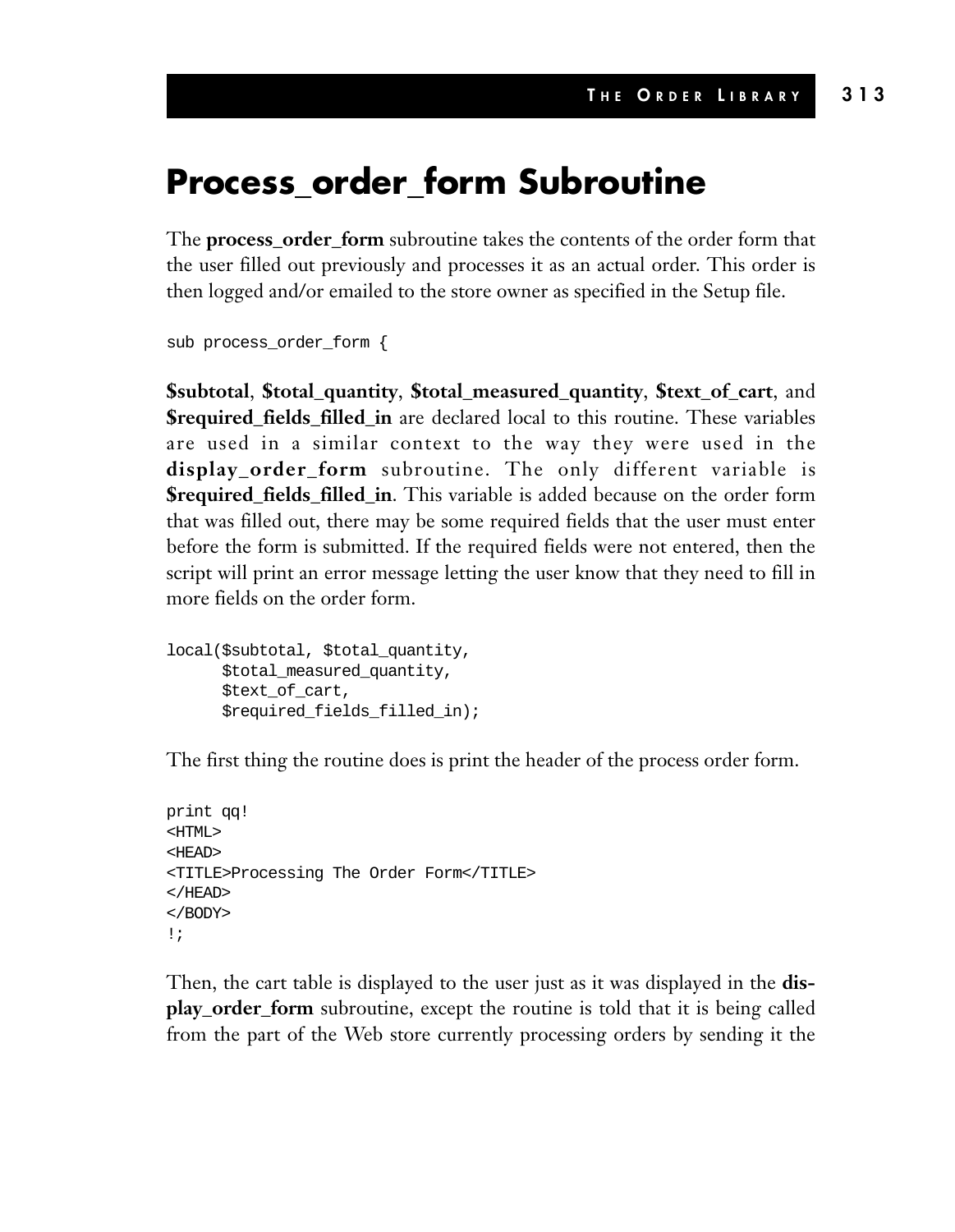**"process order"** parameter. Then, **display\_calculations** is also called in the same manner as the **display\_order\_form** routine, except that this routine is also passed information letting it know that the order form is being processed.

```
($subtotal,
 $total_quantity,
 $total_measured_quantity,
 $text_of_cart) =
    &display_cart_table("process order");
$text_of_cart =
   &display_calculations($subtotal,"at",
         $text_of_cart);
```
Next, the required fields processing is performed before actually processing the order. By default, **\$required\_fields\_filled\_in** is set to "yes," indicating that the routine starts out assuming all the fields were filled in. Then, the script goes through each required field one by one to see if it was filled in. If any one of the fields were not filled in, the **\$required\_fields\_filled\_in** flag is set to "no" and a message is displayed to the user letting them know exactly which fields they forgot to fill in.

```
$required_fields_filled_in = "yes";
foreach $required_field (@sc_order_form_required_fields) {
  if ($form_data{$required_field} eq "") {
   $required_fields_filled_in = "no";
   print "<H2>You forgot to fill in " .
      $sc_order_form_array{$required_field} . ".</H2>\n";
  }
} # End of checking required fields
print "<HR>\n";
```
If the required fields were filled in, the rest of the order is actually processed.

```
if ($required_fields_filled_in eq "yes") {
```
The ASCII text of the cart stored in **\$text\_of\_cart** is appended with all the values that the user entered into the order form. The **format\_text\_field** routine is used to make sure that the form values are lined up and left justified.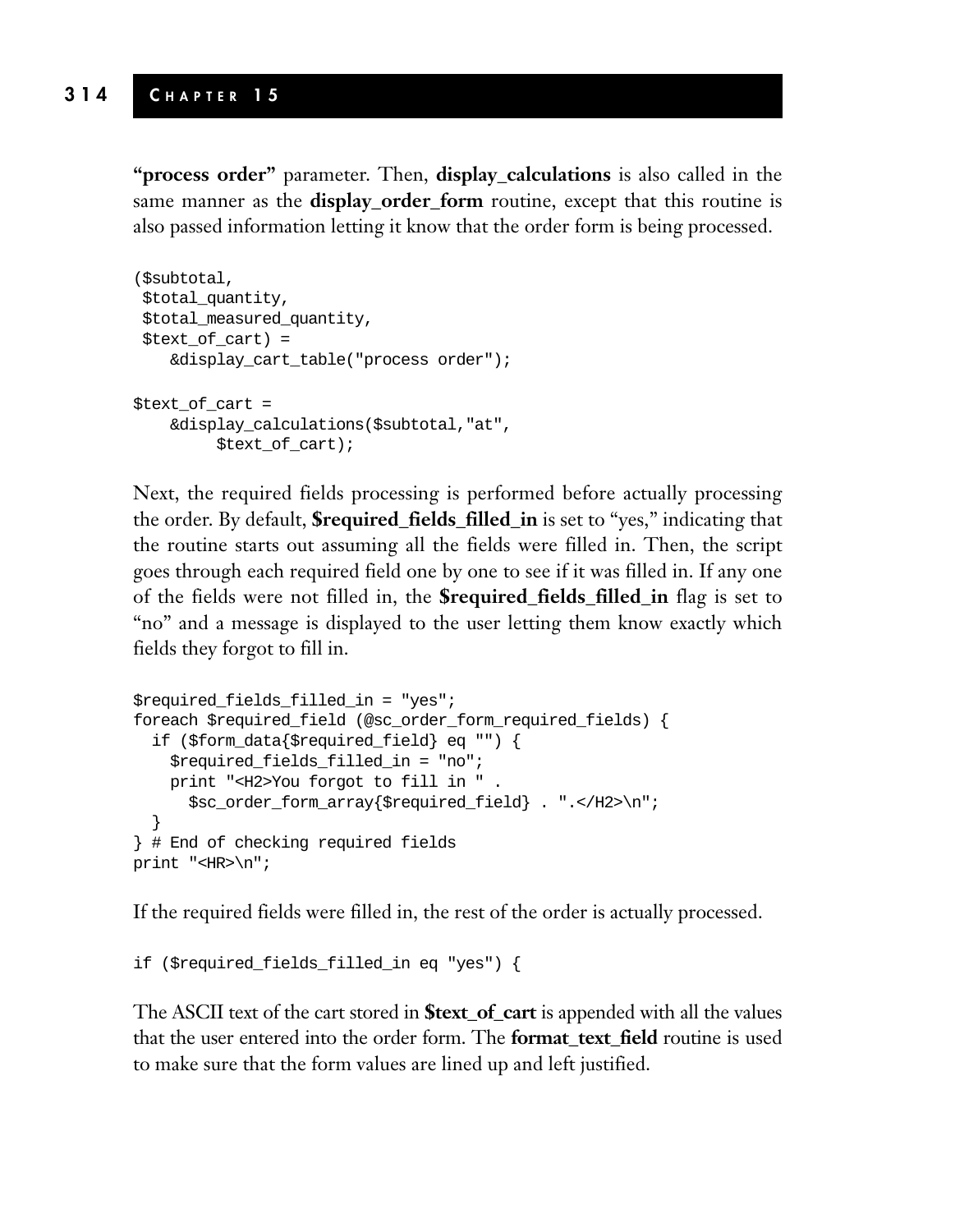```
foreach $form_field (sort(keys(%sc_order_form_array))) {
  $text_of_cart .=
    &format_text_field($sc_order_form_array{$form_field})
    . "= $form data{$form field}\\n";}
$text of cart := " \n\times
```
If PGP has been configured so that the Web store is using it, then the text of the cart is translated to a PGP-encrypted state using the **pgp-lib.pl** discussed in Chapter 9 and Chapter 18.

```
if (\text{sc\_use\_pgp} = \text{~}/\text{yes}/i) {
  &require_supporting_libraries(__FILE__, __LINE__,
    "$sc_pgp_lib_path");
$text_of_cart = &make_pgp_file($text_of_cart,
                 "$sc_pgp_temp_file_path/$$.pgp");
$text_of_cart = "\n" . $text_of_cart . "\n";
}
```
If the order is configured to be sent through email, then the **send\_mail** routine in **mail-lib.pl** is used to send the email.

```
if ($sc_send_order_to_email =~ /yes/i) {
  &send_mail($sc_order_email,$sc_order_email,
             "Web Store Order", $text_of_cart);
}
```
If the setup is configured to send the order to a Log file, then the following section of the routine appends the Order log file with the text of the order. Each order is delimited with a line of 40 hyphens (-).

```
if (\$sc\_send\_order\_to\_log = \sim /yes/i) {
  open (ORDERLOG, ">>$sc_order_log_file");
 print ORDERLOG "-" x 40;
 print ORDERLOG $text_of_cart;
 print ORDERLOG "-" x 40 . "\\n";close (ORDERLOG);
}
```
Then, the user is notified that the order was a success.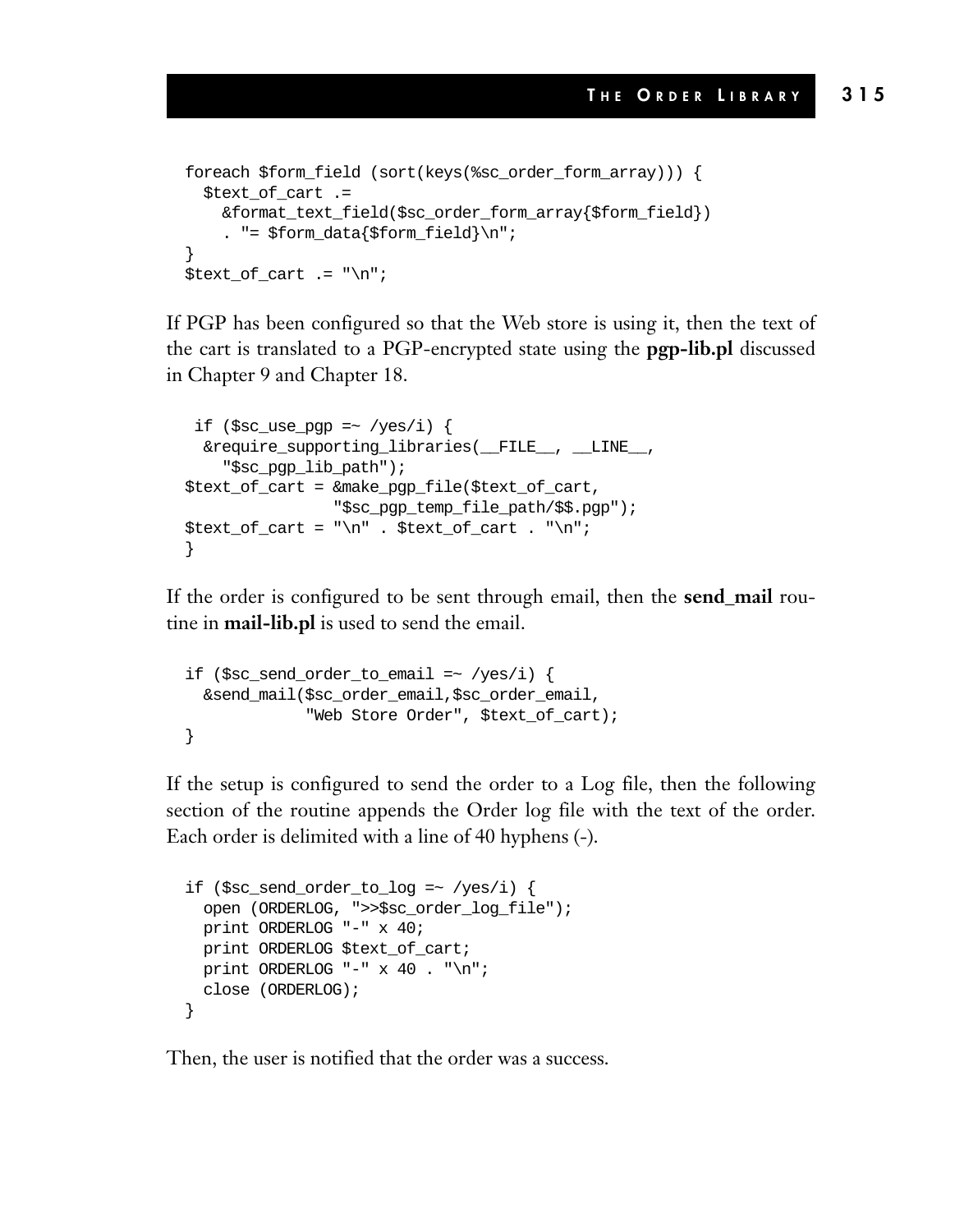```
print "<H2>Your Order Has Been Sent!</H2>\n";
} else {
```
If the required fields were not filled in, then the user is notified that the order was not sent.

```
print "<H2>Your Order Has Not Been Sent!</H2>\n";
}
```
Finally, the HTML footer for the process order page is printed and the subroutine is done.

```
print "<HR>\n";
print qq!
</BODY>
</HTML>
!;
} # End of process_order_form
```
### **Calculate\_final\_values Subroutine**

The **calculate\_final\_values** routine calculates the shipping, sales tax, and discount logic. It also applies these values to the subtotal in order to produce a genuine grand total for the cart. There are several parameters passed to the script that are needed to determine the calculations. These parameters include the current subtotal, the total quantity of items in the cart, the total measured quantity of the measured field specified in the Setup file, and the status of whether we are calculating these values at the order form or at the point where the contents of the order form are being processed by the Web store.

```
sub calculate final values {
 local($subtotal,
        $total_quantity,
        $total measured quantity,
        $are_we_before_or_at_process_form) = @_;
```
The following lines of code specify local variables that will be used throughout the processing of this subroutine.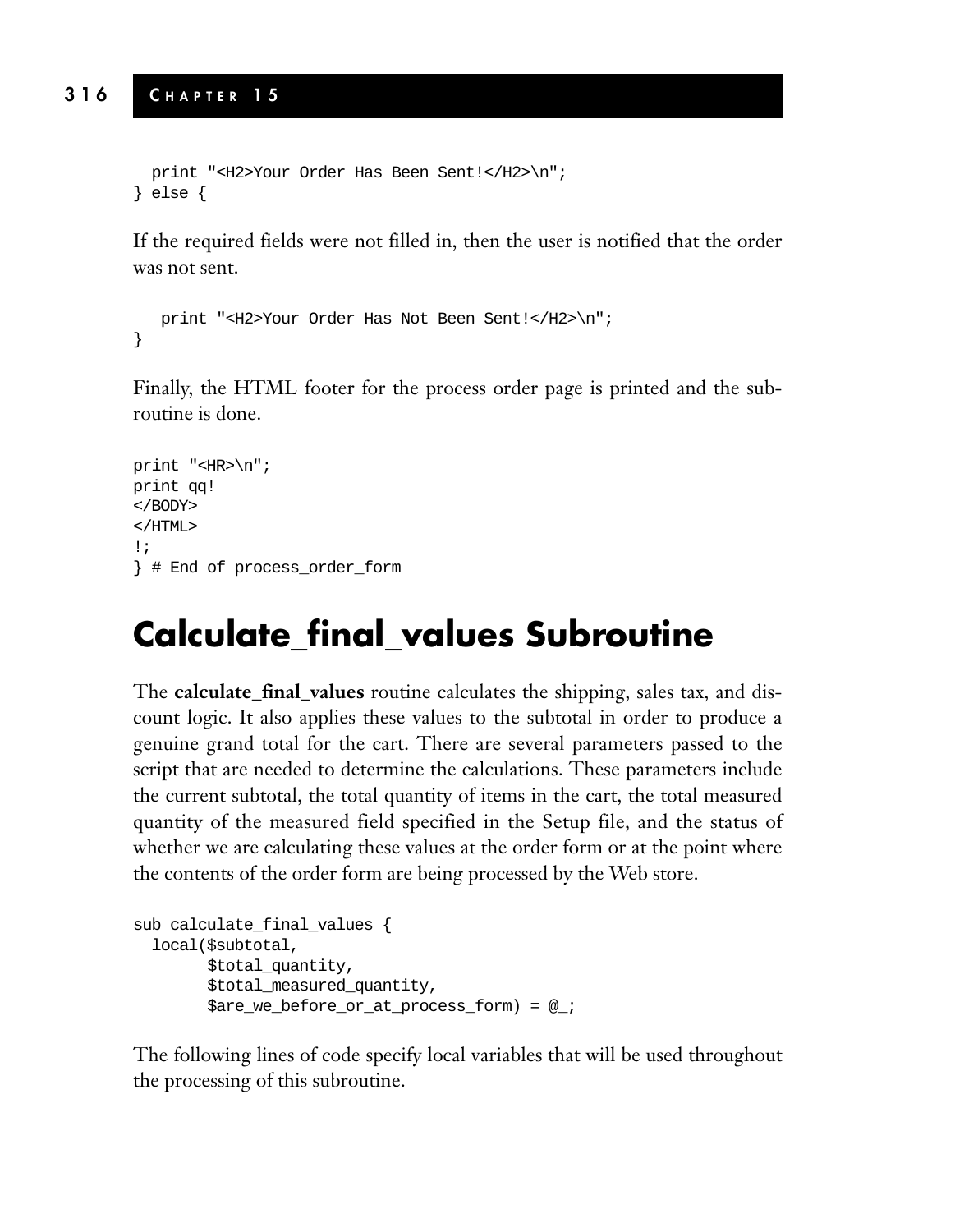```
local($temp\_total) = 0;
local($grand_total) = 0;
local($final_shipping, $shipping);
local($final_discount, $discount);
local($final_sales_tax, $sales_tax);
```
**\$calc\_loop** is set to zero. This variable keeps track of looping through the calculations in order to see whether shipping, sales tax, or discount should be calculated at a time where the value of **\$calc\_loop** reaches either 1, 2, or 3. A description of this logic is provided in Chapter 8.

 $local(\text{Scale}\,loop) = 0;$ 

**\$temp\_total** is initialized to equal the subtotal of the cart. This total is updated after every cycle through the calculation loop in order to determine what the final grand total is.

 $$temp\_total = $subtotal;$ 

The reason that there are three cycles of calculation is that there are three things to calculate: shipping, discount, and sales tax. It is conceivable that all three of these values may need to be calculated separately and applied to the subtotal after each calculation. Examples of this situation are given in Chapter 8. The for loop given below starts the three cycles.

for (1..3) {

At the beginning of the loop, the calculated values of the shipping, discount, and sales tax are set to zero. **\$calc\_loop** is set equal to the current loop count.

\$shipping = 0;  $\text{Sdiscount} = 0;$  $$sales$   $tax = 0;$  $$calc loop = $$ ;

In addition to the calculation logic being different depending on the cycle number of the loop, the logic is also dependent on whether the order form is being displayed or the contents of the order form have been submitted and are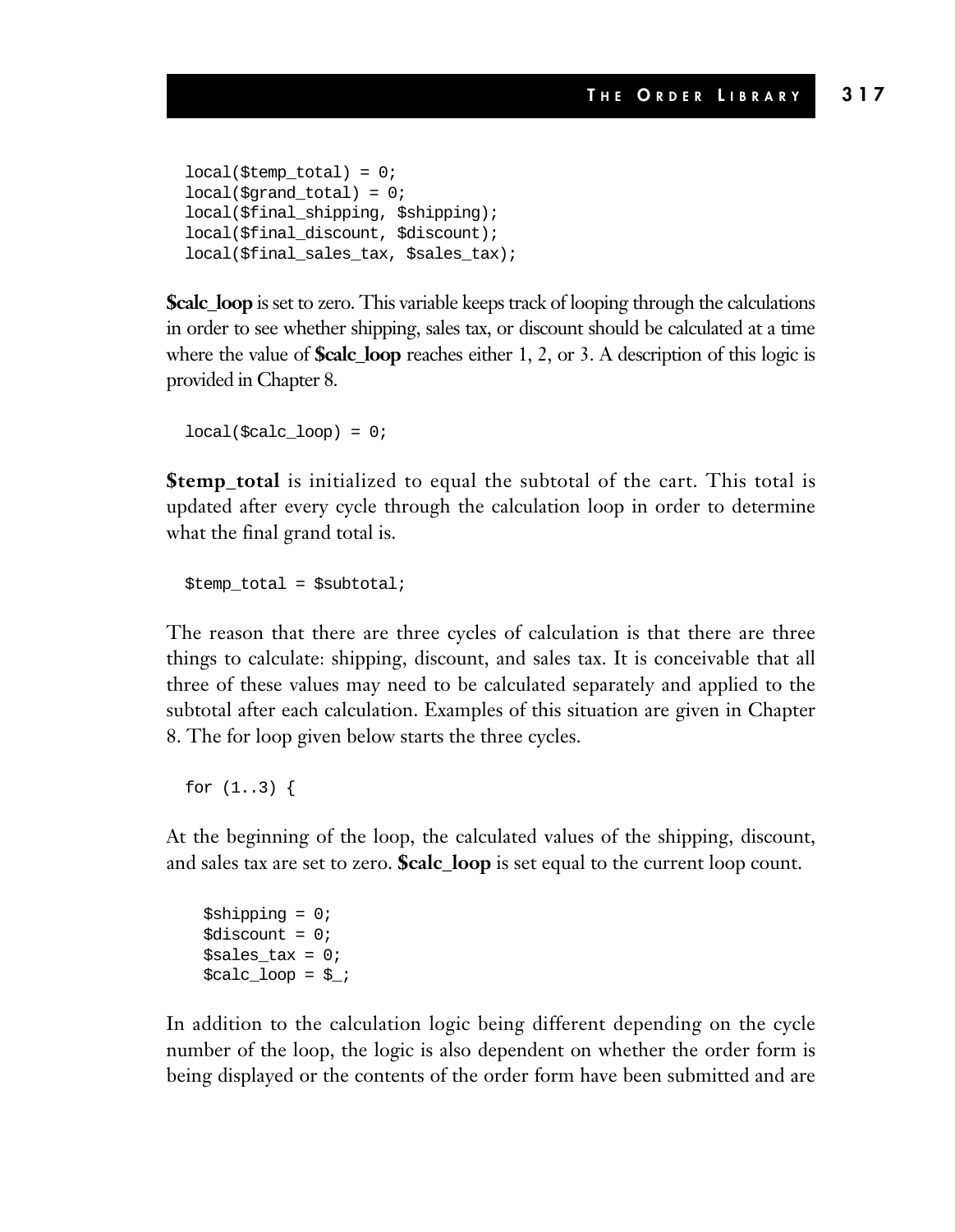currently being processed. The reason this matters is that some of the calculations may be dependent on values that have been entered onto the form. For example, shipping costs may depend on the user selecting a different shipping type.

```
if ($are we before or at process form =/before/i) {
```
The following code calculates all the items if the routine has been called before the process order form (at the order form display). For each of the possible values to calculate, the Setup file variables that configure which cycle of the loop the values are calculated in are compared. If the cycle number (**\$calc\_loop**) matches the Setup variable, then that particular type of calculation is performed.

```
if ($sc_calculate_discount_at_display_form ==
    $calc_loop) {
 $discount =
    &calculate_discount($temp_total,
      $total_quantity,
      $total_measured_quantity);
} # End of if discount gets calculated here
if ($sc_calculate_shipping_at_display_form ==
    $calc_loop) {
  $shipping =
    &calculate_shipping($temp_total,
      $total_quantity,
      $total_measured_quantity);
} # End of shipping calculations
if ($sc_calculate_sales_tax_at_display_form ==
    $calc_loop) {
  $sales tax =&calculate_sales_tax($temp_total);
} # End of sales tax calculations
```
The same logic that is explained above is used below, the only exception that the calculations are done at the stage where the order form is being processed instead of being displayed.

```
} else {
if ($sc_calculate_discount_at_process_form ==
     $calc_loop) {
  $discount =
     &calculate_discount($temp_total,
       $total_quantity,
```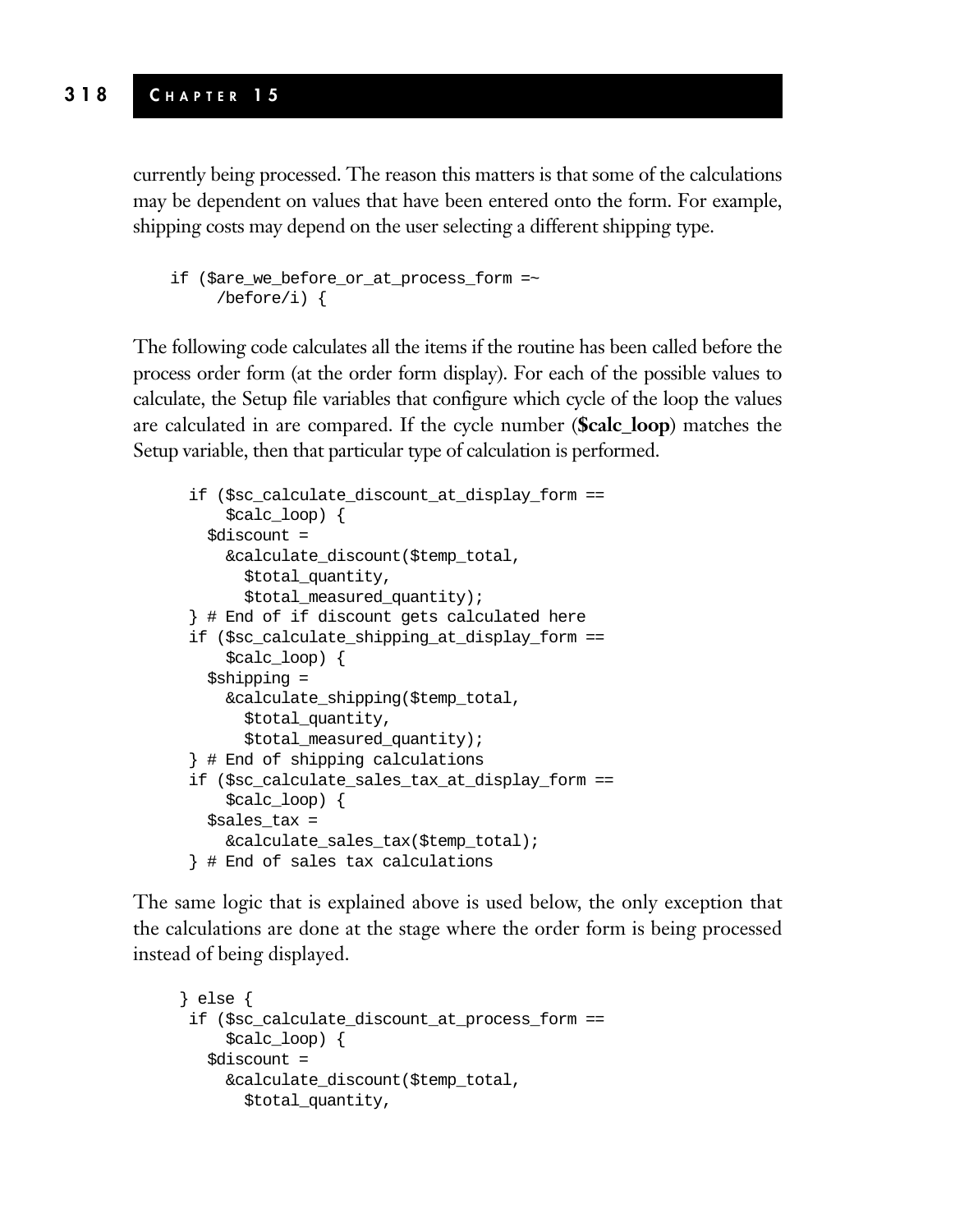```
$total_measured_quantity);
  } # End of if discount gets calculated here
  if ($sc_calculate_shipping_at_process_form ==
      $calc_loop) {
   $shipping =
      &calculate_shipping($temp_total,
        $total_quantity,
        $total_measured_quantity);
  } # End of shipping calculations
  if ($sc_calculate_sales_tax_at_process_form ==
      $calc_loop) {
    $sales tax =
      &calculate_sales_tax($temp_total);
  } # End of sales tax calculations
} # End if we are before or at process order form
```
Finally, for this cycle only, the new temporary total is calculated. In addition, the final discount, shipping, and sales tax values are assigned to other variables if the values have been calculated during this cycle. This assignment is done because the values of the calculations are lost every time the cycle starts again.

```
$final discount = $discount if ($discount > 0);
  $final_shipping = $shipping if ($shipping > 0);
  $final sales tax = $sales tax if ($sales tax > 0);
  $temp_total = $temp_total - $discount
                  + $shipping + $sales_tax;
} # End of $calc_loop
```
The last thing the routine does is return the final calculated values along with the new grand total.

```
return ($final_shipping,
          $final_discount,
          $final_sales_tax,
          &format_price($grand_total));
} # end of calculate_final_values
```
### **Calculate\_shipping Subroutine**

The **calculate\_shipping** subroutine calculates the shipping by taking the shipping logic variables and passing them by reference to a general logic calculation subroutine defined further down in this library. The **calculate\_general\_logic** routine is also passed all the parameters it needs to perform calculations such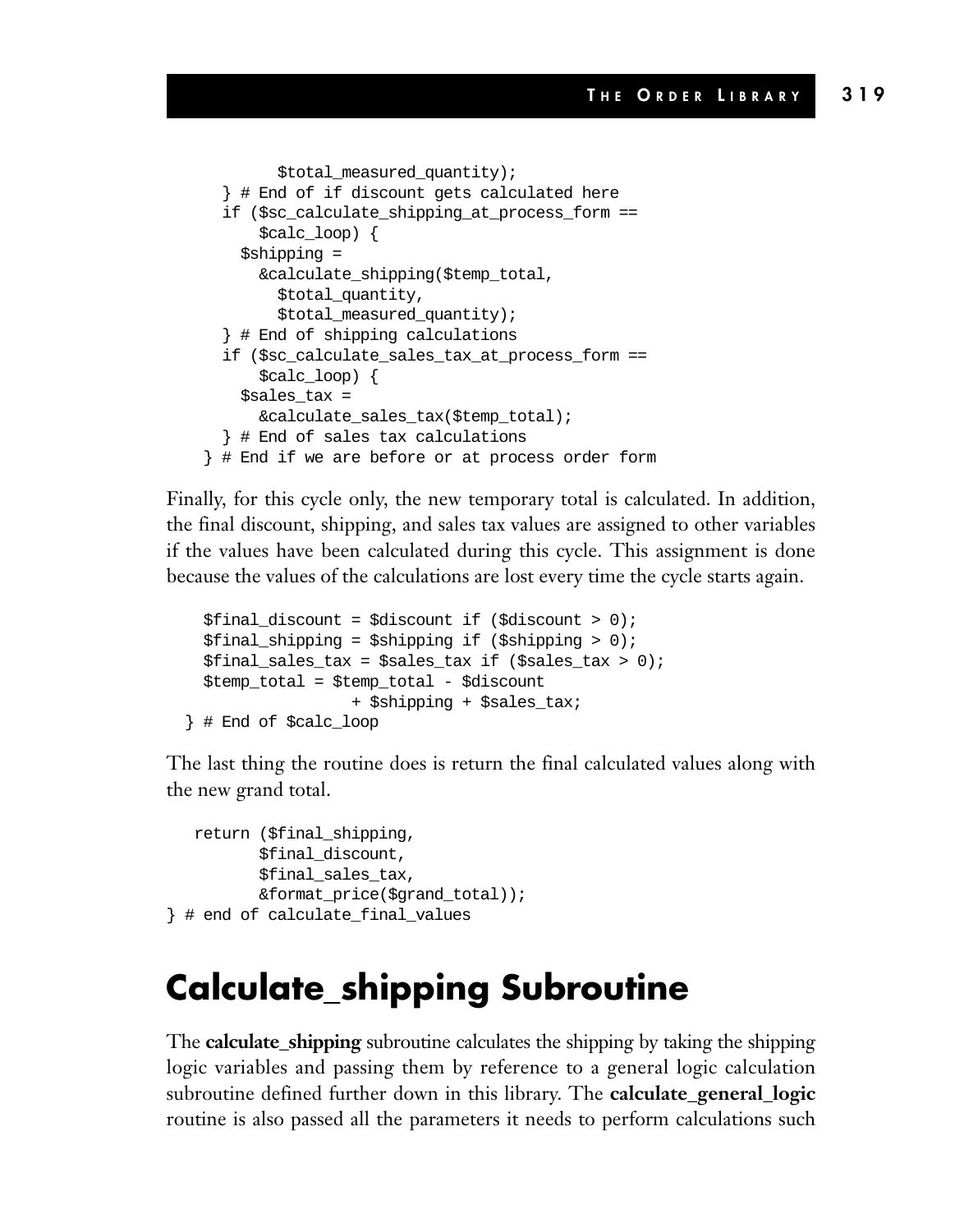as the subtotal, total quantity of items in the cart, and the total measured quantity of the measured field in the cart.

```
sub calculate_shipping {
 local($subtotal,
        $total_quantity,
        $total_measured_quantity) = @_;
 return(&calculate_general_logic(
           $subtotal,
           $total_quantity,
           $total_measured_quantity,
           *sc_shipping_logic,
           *sc_order_form_shipping_related_fields));
} # End of calculate_shipping
```
## **Calculate\_discount Subroutine**

The **calculate\_discount** routine is defined the same way as the **calculate\_shipping** routine described above. The only difference is that references to the discount logic variables are passed to the **calculate\_general\_logic** routine instead of to shipping-logic-related variables.

```
sub calculate_discount {
 local($subtotal,
        $total_quantity,
        $total measured quantity) = @;
 return(&calculate_general_logic(
           $subtotal,
           $total_quantity,
           $total_measured_quantity,
           *sc_discount_logic,
           *sc_order_form_discount_related_fields));
} # End of calculate_discount
```
### **Calculate\_general\_logic Subroutine**

The **calculate\_general\_logic** subroutine calculates shipping or discount values by being passed references to their criteria along with values that affect these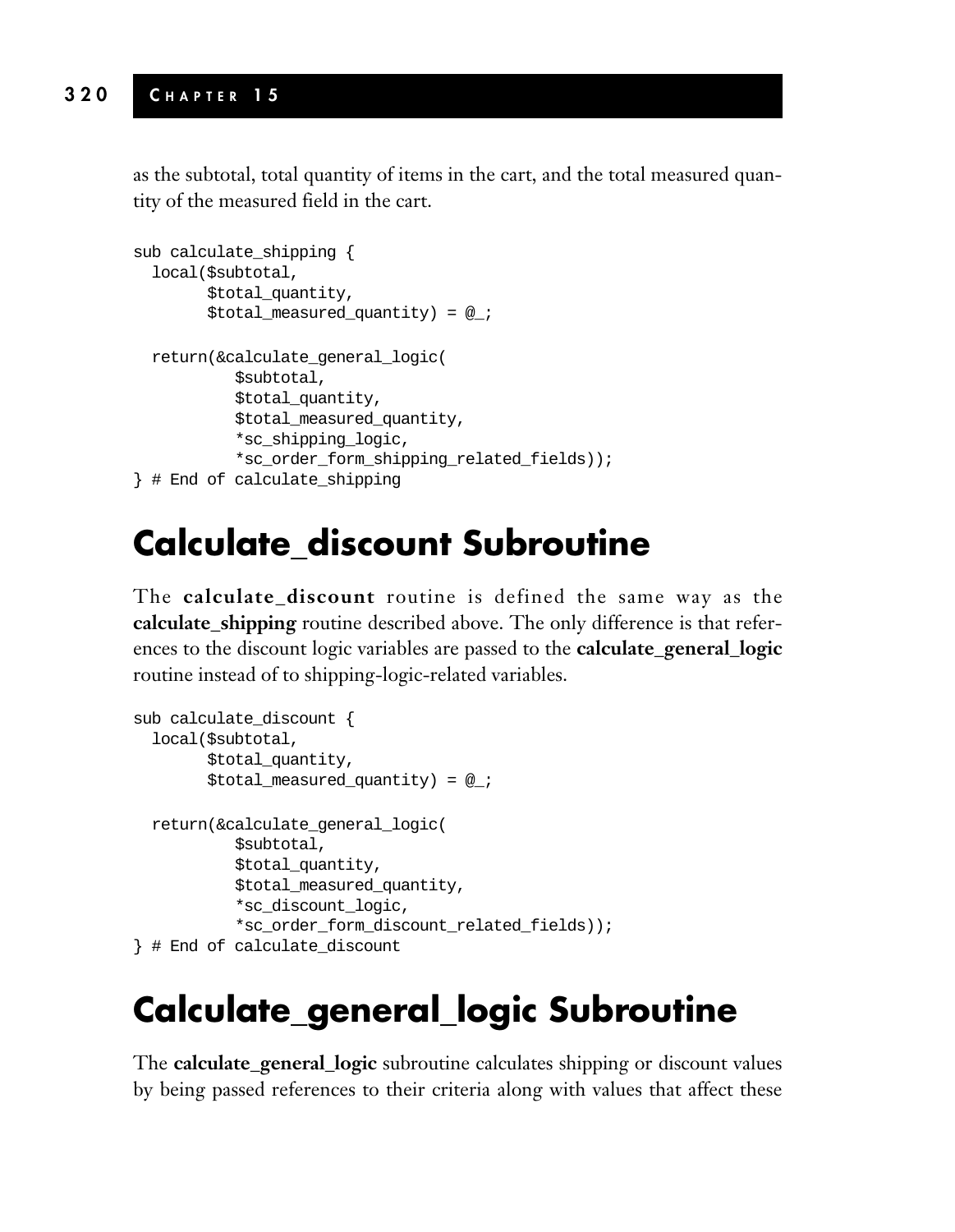calculations such as the subtotal, total quantity of items in the cart, and total measured quantity of the measured field in the cart. **\*general\_logic** is a reference to an array the contains the criteria used to apply the calculation. **\*general\_related\_form\_fields** is a reference to an array containing information about form field values that may affect the criteria in the general logic array.

```
sub calculate_general_logic {
  local($subtotal,
        $total_quantity,
        $total_measured_quantity,
     *general_logic,
        *general_related_form_fields) = @_;
```
The following lines of code declare local variables that will be used throughout this routine.

```
local($general_value);
local($x, $count);
local($logic);
local($criteria_satisfied);
local(@fields);
```
**@related\_form\_values** is an array that is assigned the values of all the form fields in the **@general\_related\_form\_fields** array using a **foreach** loop to go through all the elements in the array. **\$count** is used to keep track of which related form value is currently being assigned.

```
local(@related\ form\ values) = ();
\text{\$count} = 0;
foreach $x (@general_related_form_fields) {
  $related-form_values [Scount] = $form_data{$x}$;$count++;
}
```
Each element of the general logic array is processed using another **foreach** loop that places the current logic being processed into the **\$logic** variable.

```
foreach $logic (@general_logic) {
```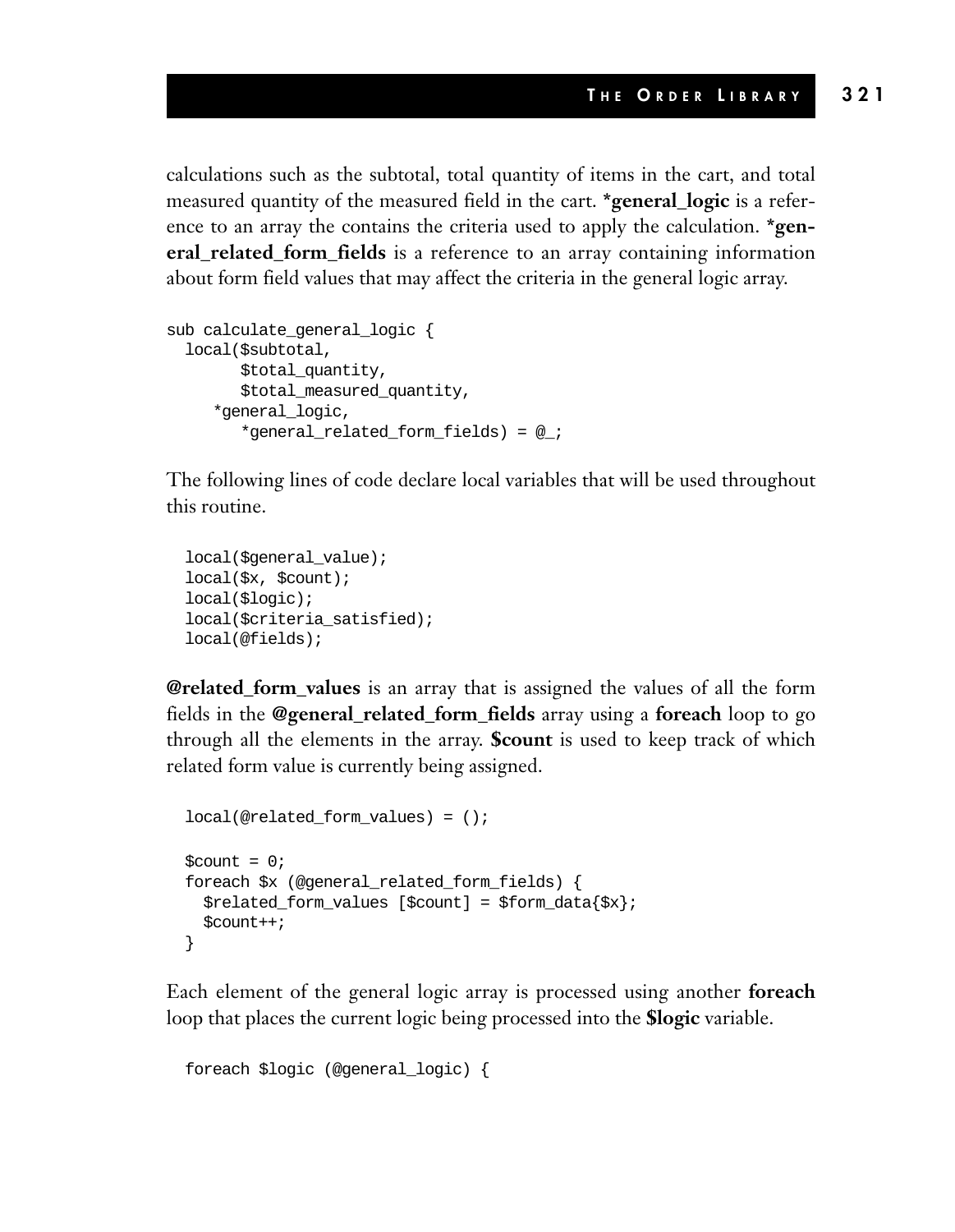The routine starts off assuming that the criteria has been satisfied.

```
$criteria_satisfied = "yes";
```
Next, the definition of the logic being checked currently is split out of the **\$logic** variable into the **@fields** array based on the pipe symbol (**|**) that delimits the logic fields.

```
\text{@fields} = \text{split}( / \backslash / /, \text{ilogic)};
```
All the form variables are cycled through to see if any of the criteria matches the form values from the **@related\_form\_values** array. If any criteria are not satisfied, then **\$criteria\_satisfied** is set to "no".

```
for (1..@related_form_values) {
 if (!(&compare_logic_values(
        $related_form_values[$_ - 1],
        $fields[$ - 1] ) ) {
     $criteria_satisfied = "no";
  }
} # End of loop through form values
```
Now that the related form values have been checked, they are shifted off of the criteria fields array (**@fields**). As each criteria field is applied, it gets shifted off so that the **compare\_logic\_values** routine that is called below can be called with the first element of the array each time.

```
for (1..@related_form_values) {
 shift(@fields);
}
```
The script is now ready to deal with comparing the general logic with the totals (subtotal, total quantity, total measured quantity). The first field in the logic array after the related form variables fields have been shifted off is the subtotal comparison field. The subtotal is compared against this criteria field. If the match fails, then **\$criteria\_satisfied** is set to "no."

```
if (!(&compare_logic_values(
      $subtotal,
```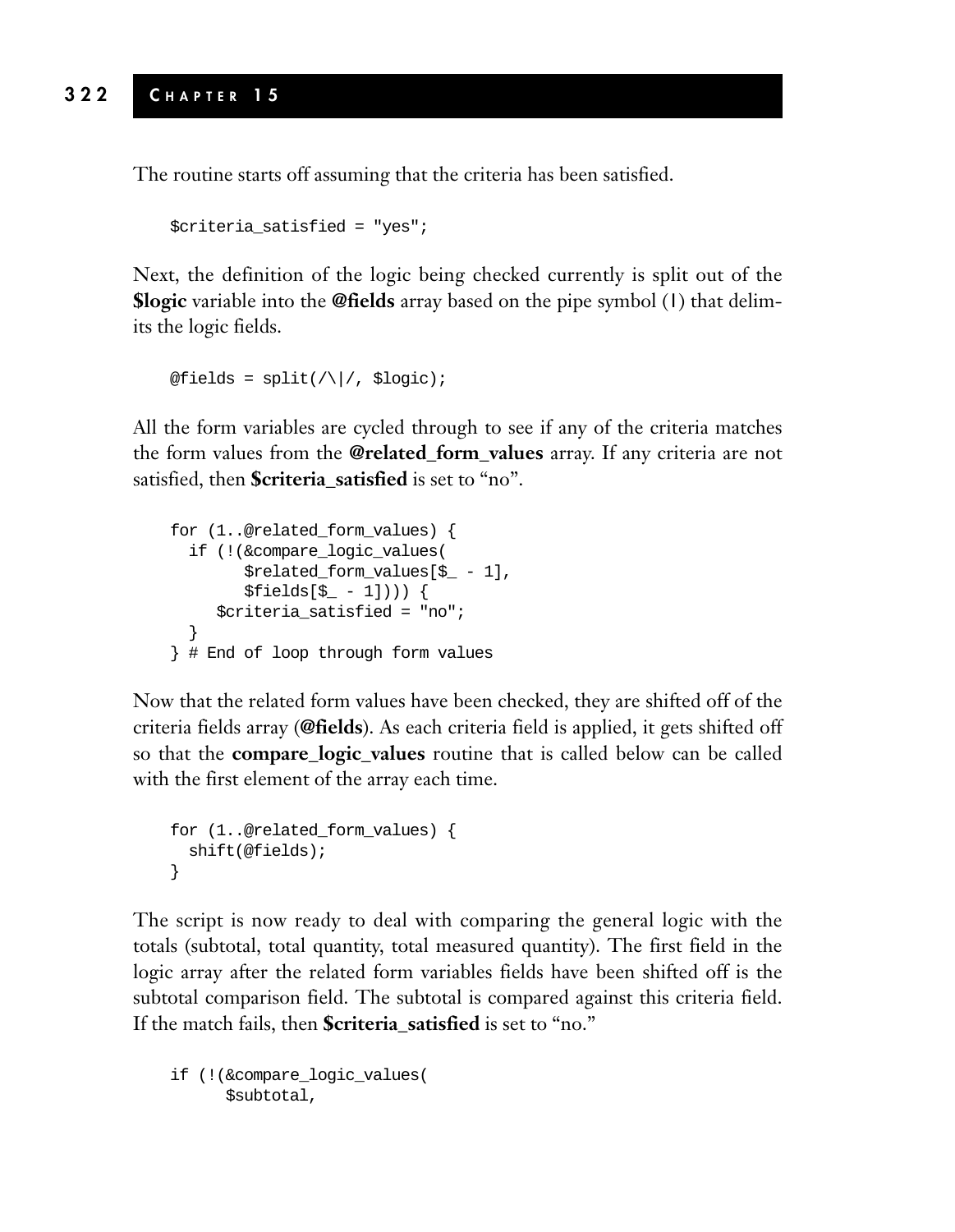```
$fields[0])) {
  $criteria_satisfied = "no";
}
```
The field is shifted off and the next comparison is done. This comparison is based on the total quantity of items.

```
shift (@fields);
if (!(&compare_logic_values(
      $total_quantity,
      $fields[0]))) {
   $criteria_satisfied = "no";
}
```
Again, a field is shifted off the array. This time, the criteria that is left on the array is compared against the total measured quantity value.

```
shift (@fields);
if (!(&compare_logic_values(
      $total_measured_quantity,
      $fields[0])) {
  $criteria_satisfied = "no";
}
```
The last piece of criteria is shifted off the Fields array. After this occurs, the only item left on the **@fields** array will be the cost to calculate if the **\$criteria\_satisfied** flag is equal to "yes."

```
shift (@fields);
```
If **\$criteria\_satisfied** is equal to "yes," then the value of the calculation is calculated. If this value has a percent sign, then the value is calculated based on the subtotal that was passed to this routine. Otherwise, the actual value is considered to be the new calculated value.

```
if ($criteria_satisfied eq "yes") {
  if (\$fields[0] = \sim /\frac{8}{\ }$fields[0] =~ s/\frac{8}{7};
```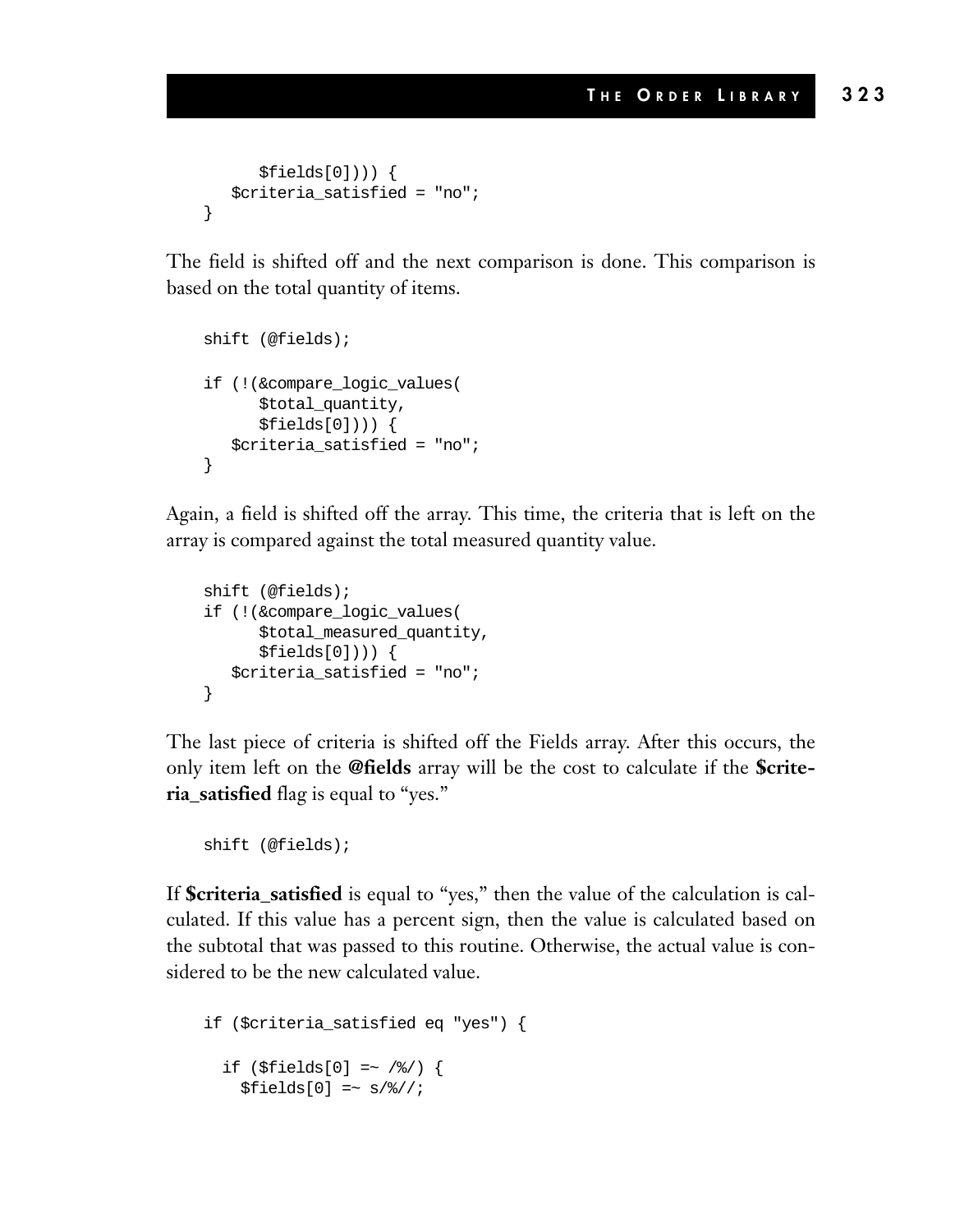```
$general_value = $subtotal * $fields[0] / 100;
  } else {
    $general_value = $fields[0];
 }
}
```
} # End of foreach loop through shipping logic

Now that the shipping logic has been calculated, it is returned as a formatted value to the calling subroutine.

```
return(&format_price($general_value));
} # End of calculate_general_logic
```
#### **Calculate\_sales\_tax Subroutine**

The **calculate\_sales\_tax** routine takes the current subtotal as a parameter and calculates the sales tax on the basis of that value plus any configuration variables that affect sales tax in the Setup file.

```
sub calculate_sales_tax {
  local(\text{subtotal}) = \emptyset;
```
**\$sales\_tax** is defined as a local variable and initialized to **0** before the script performs any processing on it.

 $local($ \$sales tax) = 0;

If the sales tax is dependent on a form variable, then the routine checks the value of that form variable against the possible values that have been designated in the **@sc\_sales\_tax\_form\_variable** array. A successful match results in the sales tax being calculated.

```
if ($sc_sales_tax_form_variable ne "") {
  foreach $value (@sc_sales_tax_form_values) {
    if (\frac{1}{2}value =~
        /$form_data{$sc_sales_tax_form_variable}/i) {
      ssales tax = ssubtotal * ssc sales tax;
```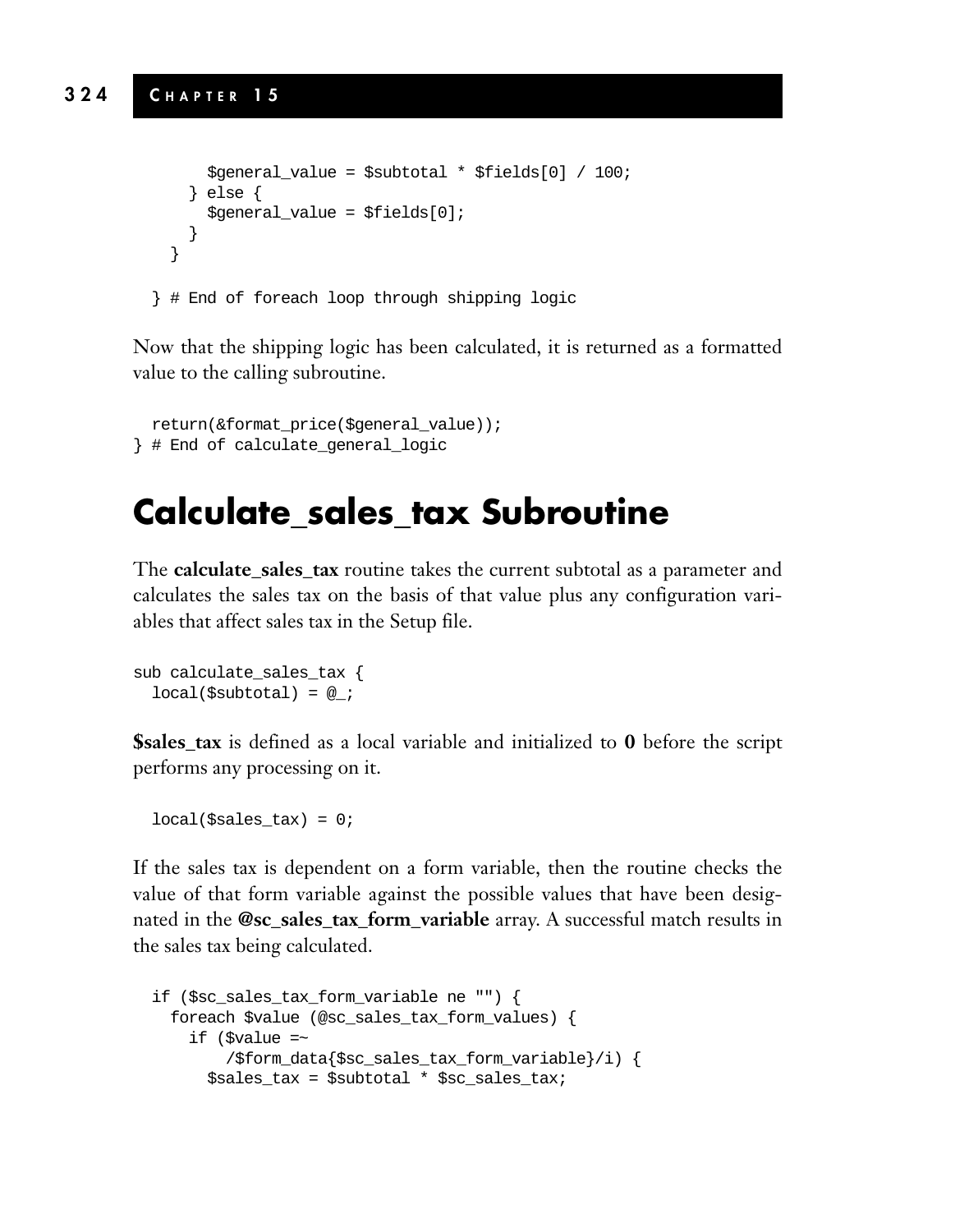} }

If the sales tax is not form variable-dependent, then the sales tax is always calculated.

```
} else {
 $sales_tax = $subtotal * $sc_sales_tax;
}
```
The routine ends by returning the formatted sales tax value.

```
return (&format_price($sales_tax));
} # End of calculate sales tax
```
#### **Compare\_logic\_values Subroutine**

The **compare\_logic\_values** subroutine takes a value and checks whether it falls within the range or is equal to a comparison value. These two variables are the parameters to this subroutine (**\$input\_value** and **\$value\_to\_compare**). The routine returns a **1** if the value is in the range or a **0** if the value does not match the value/range to compare.

```
sub compare_logic_values {
  local($input_value, $value_to_compare) = @_;
```
**\$lowrange** and **\$highrange** are declared as local variables. They will be used to break the comparison value into the lower limit and upper limit of a range of values to compare if the comparison value is a range of numbers rather than a straight value. An example of a range value is **10-20**, which would mean that the input value has to be between 10 and 20. In this case, **\$lowrange** would be set equal to **10** and **\$highrange** would be set equal to **20**.

```
local($lowrange, $highrange);
```
If the value to compare is a range of values signified by having a hyphen, then a range comparison is done with the input value.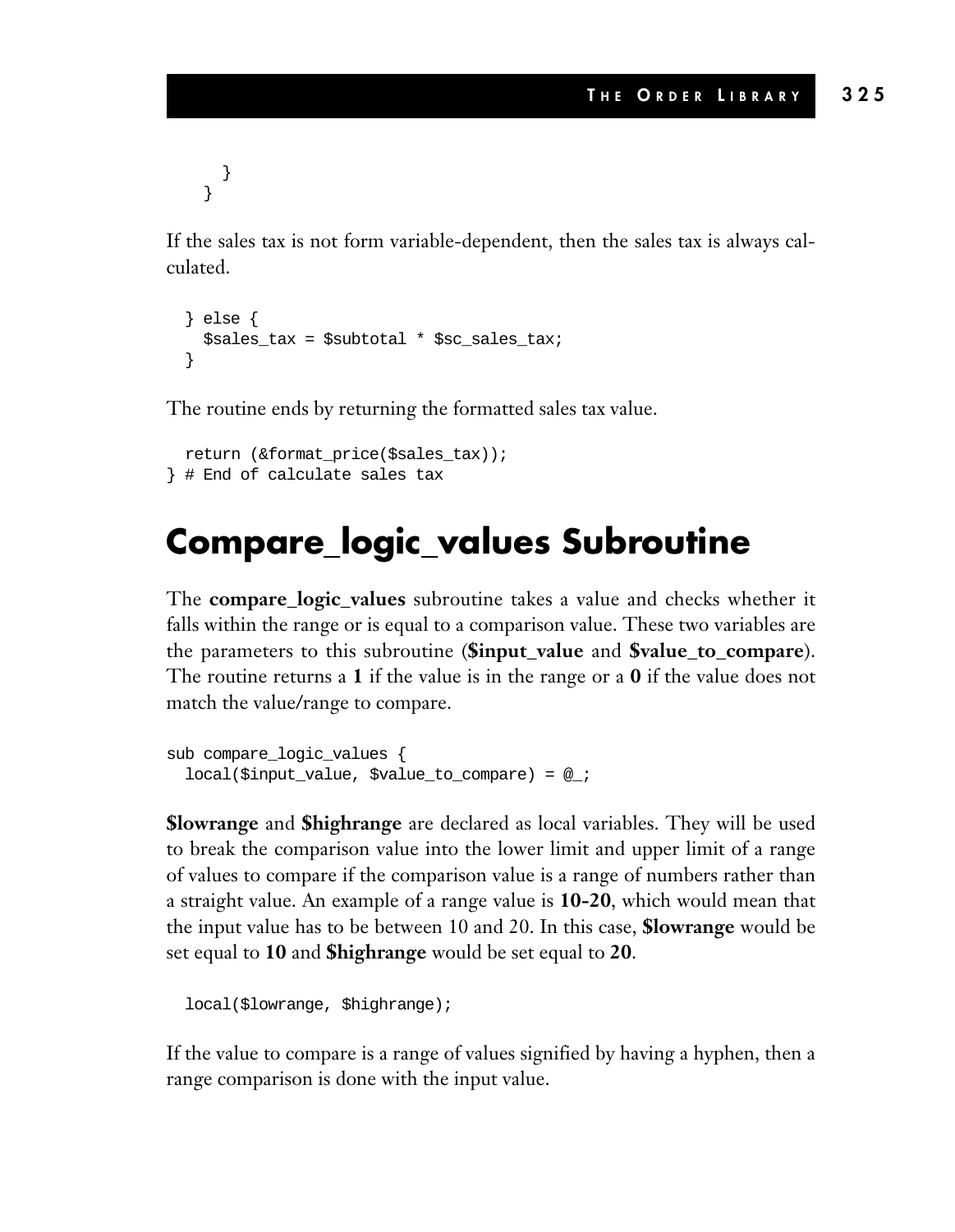```
if ($value_to_compare =~ /-/) {
```
The low and high end of the range are split by the hyphen into the **\$lowrange** and **\$highrange** variables respectively.

```
($lowrange, $highrange) = split(/-/,
$value_to_compare);
```
If the low range does not have a value, it means that the range is open-ended, so the routine assumes that the high range was entered and it only compares against this high-range value. An example of an open-ended range that looks like this is **-10**.

```
if ($lowrange eq "") {
  if ($input_value <= $highrange) {
   return(1);
  } else {
    return(0);
  }
```
Alternatively, the high range could be missing instead of the low range. In this case, the match is still considered open-ended, but the low range is compared instead of the high range. An example of an open-ended range that looks like this is **5-**.

```
} elsif ($highrange eq "") {
 if ($input_value >= $lowrange) {
   return(1);
  } else {
   return(0);
  }
```
If both the low and high range have values, then the value is compared against both ranges.

```
} else {
 if (($input_value >= $lowrange) &&
     ($input_value <= $highrange)) {
   return(1);
 } else {
   return(0);
  }
}
```